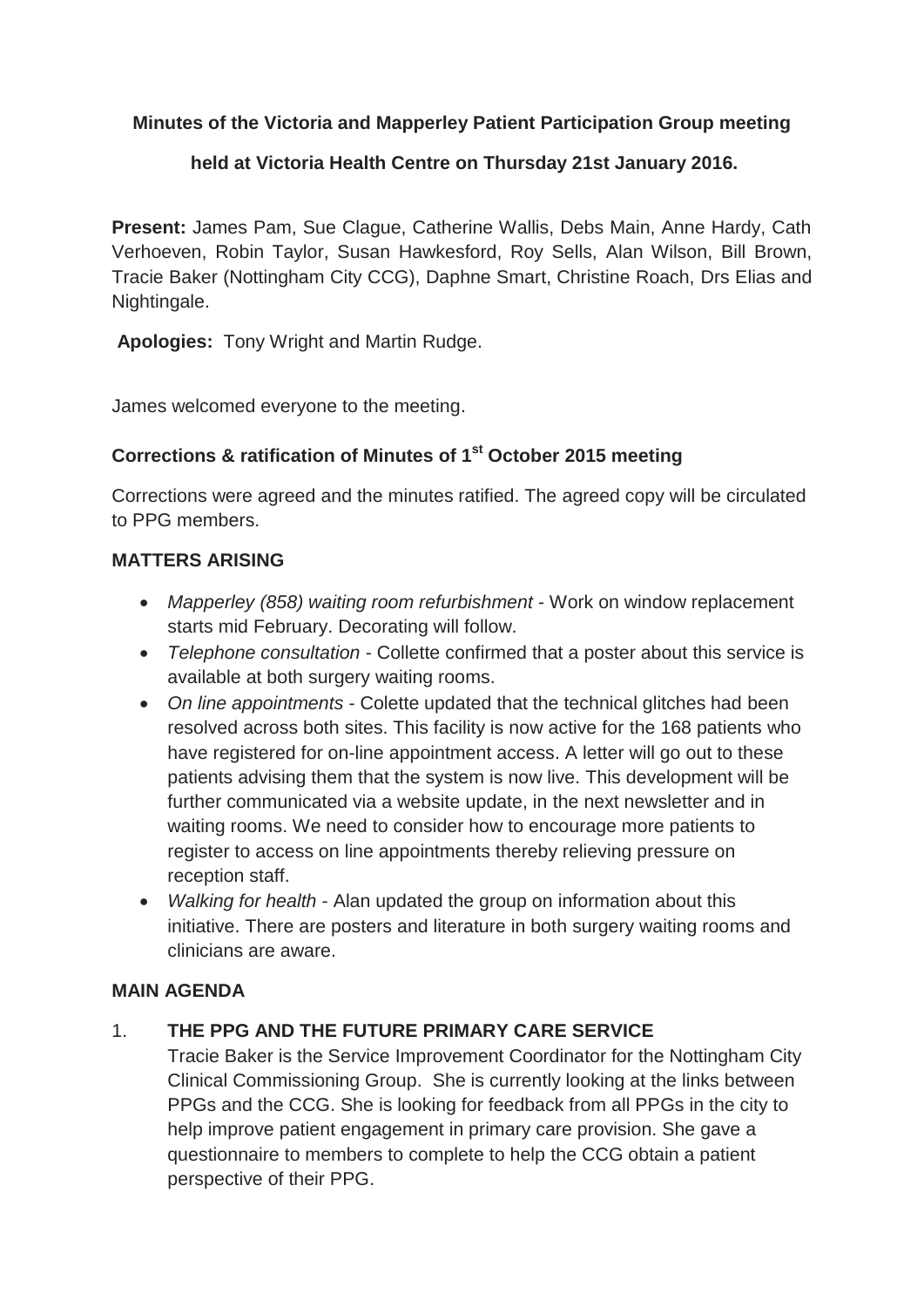She confirmed that the CCG will fund the PPG national organisation (NAPP) subscription for one year from April 2016. She will be seeking feedback as to how useful this has been later in the year.

There were a number of questions around city and county boundaries regarding treatment/care services. Tracie promised to follow comments up to improve a rather confused situation.

Bill asked for an easy to understand handout on how all the various bodies in the NHS local landscape fit together. Tracie will send James a flow chart for dissemination to the group.

Sue H asked about best practice within other PPGs. Tracie will address this in her report which will be based on visits to all PPG's across the city. A copy of her report will be circulated. The report will aim to identify best practice.

Bill asked if the CCG had any views about how PPG's could successfully recruit a more demographically representative cohort of patients. This is a national issue and Tracie is working on a cluster approach to better access hard to reach groups across the city.

Tracie handed out questionnaires for the group to complete. James thanked Tracie for her attendance.

## **2. NEWSLETTER**

James circulated the winter (first edition) and thanked Debs Main for all the hard work put into editing the newsletter. Catherine Wallis was also thanked for printing the newsletter. Up to two hundred copies have been printed. Thanks to all who contributed.

James introduced the question of frequency of newsletters. It was agreed that a Newsletter would be published in April, July and October to coincide with health update notices. The next edition is to be out in April and ideas for inclusion are invited. One suggestion is to profile two clinicians in each edition. Nurses and HCAs are happy to submit a short biography outlining their specialisms. Drs Elias and Nightingale confirmed that photo's and biographies from the website can be used.

Alan asked that the newsletter be uploaded to the practice website. Collette will follow this up.

Tracie suggested that we consider use of social media to publicise the PPG and the practice. This will be followed up by the Action Group.

### **3. CONSTITUTION REVIEW**

The constitution needs to be reviewed annually at the April AGM. The Action Group is currently reviewing this document. A copy will be circulated to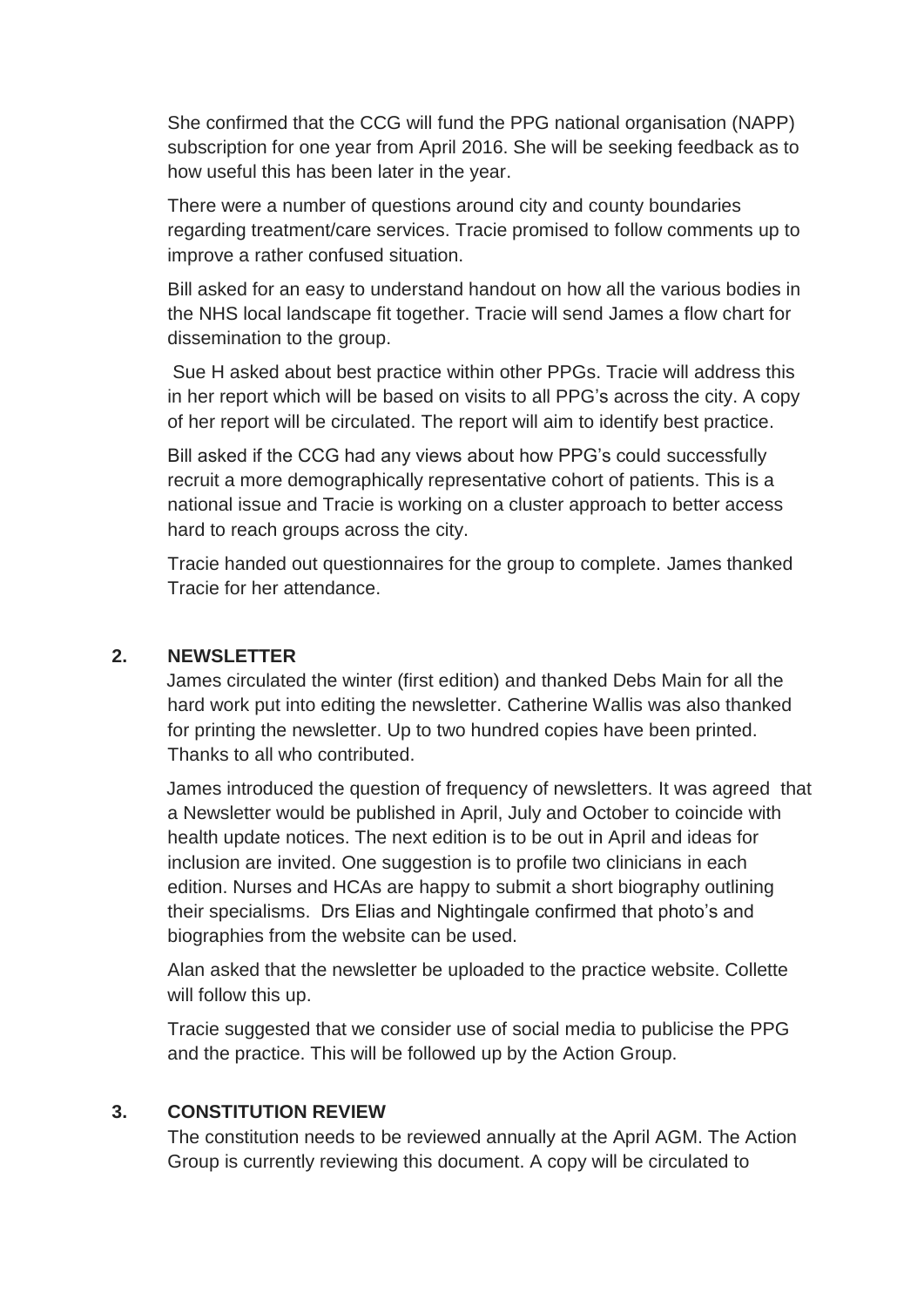members so that any suggested amendments can be forwarded to James Pam. (please email to [vandmppg@gmail.com](mailto:vandmppg@gmail.com) ) A near draft constitution will then be circulated prior the AGM and agreed at that meeting.

Catherine W asked if James will stand for Chair for 2016/17. Both James and Sue C will put their names forward for Chair and Secretary for consideration at the AGM. Arrangements will be put in place for other PPG members to express an interest in standing for these two posts.

#### **4. PRACTICE WEBSITE**

City GP practices have overwhelmingly adopted commercial websites, moving away from managing their own sites. The majority have adopted the 'My Surgery' site: [\(http://www.mysurgerywebsite.co.uk/live/default.aspx\)](http://www.mysurgerywebsite.co.uk/live/default.aspx)

James asked whether the Practice would consider investing in this service which acts as a "one stop shop" for information on health issues, acting as a portal to many NHS and Regional NHS services. It enables Practices to upload their own documents and personalise the site, putting the Practice in control of layout and content.

Such a commercial site comes with many advantages including a translation service for those whose first language is not English, an important consideration for our practice with a very significant ethnic minority population.

Using a commercial service ensures that the 'background' health information is always kept up to date, relieving hard pressed clinicians within the practice from many web maintenance tasks.

James spoke to Stenhouse surgery (Arnold) who uses this site. They reported that they have had 49,000 'hits' over the last 11 months, which suggests that this service is highly valued by their patient body.

It was recognised that the Practice needs to manage limited financial resources with great care. An annual subscription of £235 was not insignificant. Could the PPG contribute to the cost through fundraising? Could the CCG make a contribution? It was also accepted that switching websites would initially require staff time to migrate practice related information.

There was generally a supportive response from PPG members.

James asked Practice partners to look at the 'My Surgery' site and speak to colleagues in other practice's who use the site.

Dr Elias and Dr Nightingale agreed to table this proposal at a Practice managers meeting and report back to the PPG.